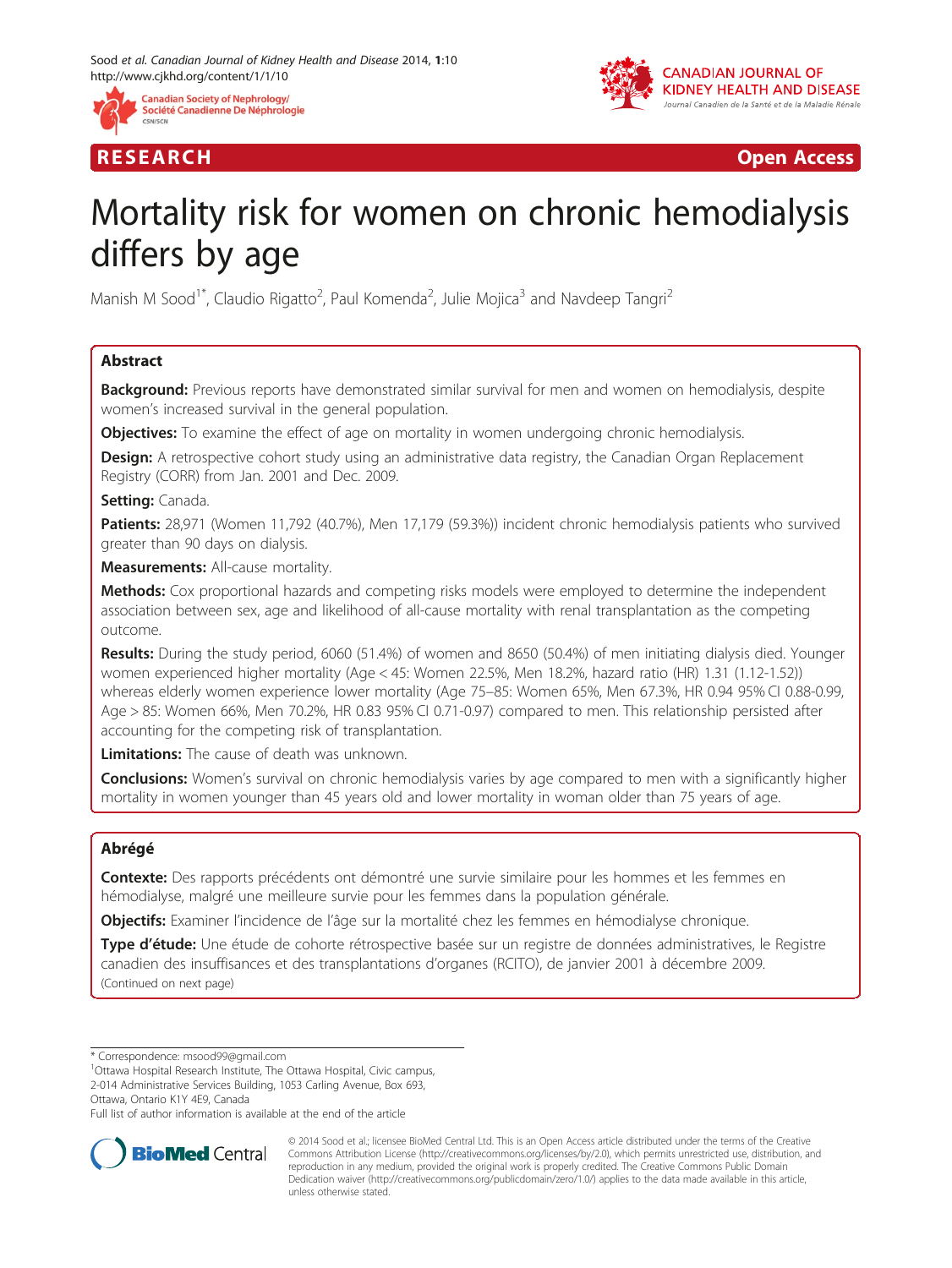## (Continued from previous page)

Échantillon: Canada

Participants: 28 971 (femmes 11 792 (40,7%), hommes 17 179 (59,3%)) nouveaux patients souffrant d'insuffisance rénale et traités en hémodialyse, qui ont survécu plus de 90 jours.

**Mesures:** Mortalité toutes causes confondues.

Méthodes: On a eu recours au modèle des risques proportionnels de Cox et au modèle de probabilités concurrentes pour déterminer l'association indépendante entre le genre, l'âge et les probabilités de mortalité toutes causes confondues, et la transplantation rénale est considérée comme un résultat concurrent.

Résultats: Au cours de la période d'étude, 6 060 (51,4%) des femmes et 8 650 (50,4%) des hommes qui ont entamé la dialyse sont décédés. La mortalité des jeunes femmes a été supérieure (âge < 45: femmes 22,5%, hommes 18,2%, rapport des risques (hazard ratio, HR) 1,31 (1,12-1,52)), alors que la mortalité des femmes âgées a été inférieure (âge 75-85: femmes 65%, hommes 67,3%, HR 0,9495% IC 0,88-0,99; âge >85: femmes 66%, hommes 70,2%, HR 0,83 95% IC 0,71-0,97) que celle des hommes. Ce rapport demeurait, après avoir pris en considération le risque concurrent de la transplantation.

Limites de l'étude: La cause du décès est inconnue.

**Conclusions:** La survie des femmes en hémodialyse chronique, comparativement à celle des hommes, varie selon l'âge. En effet, la mortalité des femmes de moins de 45 ans est significativement supérieure à celle des hommes du même âge alors que celle des femmes âgées de plus de 75 ans est inférieure à celle des hommes de plus de 75 ans.

## What was known before

Women in the general population experience increased longevity relative to men. Furthermore previous reports have suggested higher mortality in younger woman on hemodialysis. Whether this is true in a Canadian population, after accounting for multiple confounders and the competing risk of kidney transplantation, remains unknown.

## What this adds

We found that women's survival on chronic hemodialysis varies by age with higher mortality in women younger than 45 years old and lower mortality in woman older than 75 years of age compared to men and this was persistent after accounting for the competing risk of transplantation.

## Background

Women comprise a significant and increasing proportion of the worldwide dialysis population. Several studies have identified significant differences in prevalence and treatment of kidney disease between the sexes. Women appear less likely than men to start dialysis for treatment of kidney failure and less likely to receive a kidney transplant [\[1-4](#page-7-0)]. Upon initiation of dialysis, women are more likely to receive a lower dialysis dose, inferior treatment of anemia and mineral metabolism complications, and have a catheter as a vascular access [\[5](#page-7-0)-[7\]](#page-7-0). Although, attempts to mitigate sex-based differences in renal care have been attempted; significant disparities still exist [\[5](#page-7-0)].

Despite clearly documented differences in the delivery of dialysis care, the questions of whether these differences adversely impact the outcome of women on dialysis remains unclear. A small number of previous studies suggest younger women on hemodialysis may have a higher mortality relative to men [[2,8,9\]](#page-7-0). Furthermore, elderly women have been reported to have comparable survival to elderly men on hemodialysis [\[2,8,9](#page-7-0)]. Whether these findings are applicable to the Canadian dialysis population remains unknown. In populations with disparate rates of censoring and competing events, such as differences in transplantation in end stage renal disease (ESRD), appropriate analyses must be employed to account for these differences [[10](#page-7-0),[11\]](#page-7-0). The use of competing outcomes analyses has allowed considerable insight into sex based disparities in transplantation rates on hemodialysis demonstrating elderly women are less likely to receive a renal transplant and young African Americans on hemodialysis experience a higher mortality [\[3,12\]](#page-7-0). Relatively healthy elderly women may remain on hemodialysis, as opposed to healthy elderly men who may receive a transplant, creating a survival disparity. Accounting for the competing event of transplantation may alter the survival estimates of elderly women on hemodialysis such that it mimics observations from the general population, where women experience a survival benefit and improved longevity compared to men.

In this regard we set out to examine sex-based differences on mortality among a chronic hemodialysis cohort utilizing a competing risk analysis and whether age was an effect modifier. We hypothesized that women would experience higher survival after accounting for the competing risk of transplantation and this would differ by age.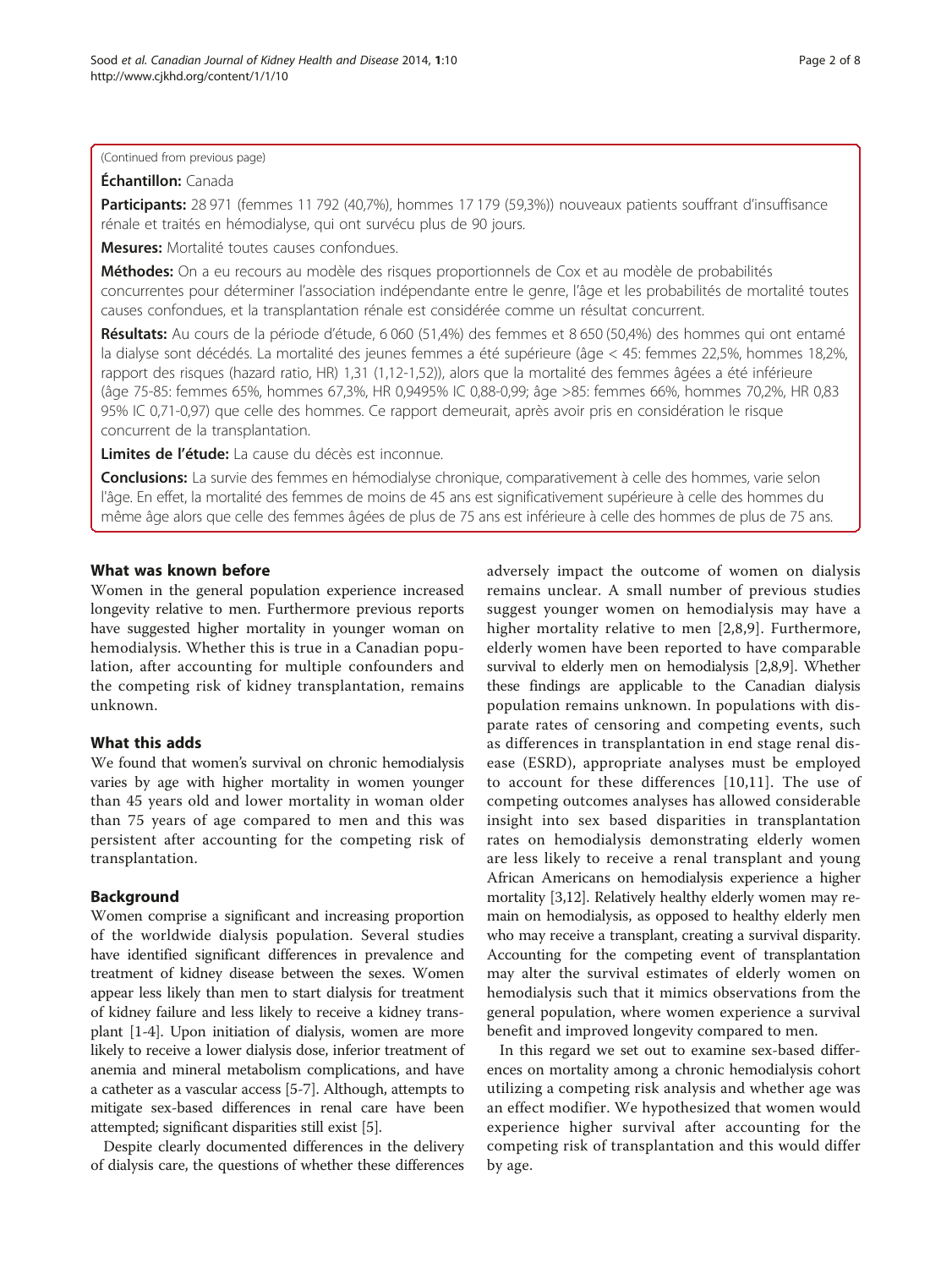#### Results

#### Sex and age-based patient characteristics

Women were the minority on hemodialysis therapies across all age categories (Table [1](#page-3-0)). They comprised a larger proportion of the hemodialysis population among Aboriginal and East Asian's. Older women (>45 years of age) had a higher BMI and shorter pre-dialysis care than men. Older men (>45 years of age) had more cardiac and vascular disease, were more likely to be current cigarette smokers and have a higher number of co-morbid illnesses. Women were more likely to have interstitial disease as the etiology of ESRD, and had a lower serum albumin and hemoglobin. Younger women (<45 years or age) were more likely to have pulmonary edema and malignancy at dialysis initiation and less likely to be on an anti-hypertensive medication. Lastly women were significantly less likely to initiate hemodialysis with an arteriovenous fistula (AVF) or arteriovenous graft (AVG) across all age groups with absolute difference of 4.0 to 5.7%.

## Association of sex, age and mortality

In both unadjusted and adjusted models, mortality for women was similar to men (HR 0.99 95% CI 0.96-1.03) however it varied by age groups (age X sex interaction  $p = 0.002$ ). In individuals < 45 years of age, there were 317 (22.5%) and 391 (18.2%) deaths in women and men respectively, an absolute difference of 4.3% (crude mortality rate: women 4.53 and men 3.49 per 100 patient years, Table [2](#page-5-0)). After adjustment, this difference in mortality persisted as women under the age of 45 had a higher mortality compared to men (HR 1.31 95% CI 1.12-1.52) (see Figure [1\)](#page-5-0). Conversely, women over 75 years of age experienced a modest survival benefit relative to men (age 75–85: HR 0.93 95% CI 0.87-0.99, age > 85: HR 0.82 95% CI 0.70-0.96).

## Association of sex, age and mortality accounting for transplantation

In our analyses accounting for transplantation we used fewer age categories  $(\langle 40, 40-50, 51-60, 50)$  to reflect that few individuals greater than 60 years of age receive a renal transplant. Utilizing a Fine and Gray model accounting for the competing risk (hazard ratio competing HRc) of transplantation, the hazard ratio for mortality in women compared to men was similar as traditional cox models (HR) (age < 40: HRc 1.32 (1.14-1.54) HR 1.35 (1.10-1.66), age 40–50 HRc 1.01 (0.90-1.13) HR 1.04 (0.90-1.20), age 51–60 HRc 1.03 (0.95-1.11) HR 1.01 (0.93-1.11), age > 60 HRc 1.02 (0.96-1.08) HR 1.00 (0.96- 1.04). Women were less likely to receive a renal transplant compared to men, especially in those > 50 years of age (age 51–60: HRc 0.65 95% CI 0.55-0.77, > 60: HRc 0.56 95% CI 0.41-0.76).

## **Discussion**

In this large national cohort of patients on chronic hemodialysis, substantial mortality differences were evident among the sexes based on age. Although overall mortality for men and women after comprehensive adjustment was similar, age was a significant effect modifier as women under the age of 45 years of age had a substantially higher mortality risk compared to men of a similar age. In contrast, women over the age of 75 years of age experienced a modestly lower mortality, an observation consistent with data in the general population. These differences persisted after accounting for the competing risk of transplantation and after comprehensive adjustment for confounders.

The finding that mortality is increased in women < 45 years of age on hemodialysis relative to men is congruent with finding from previous studies from Europe and the United States [\[2,8,9](#page-7-0)]. Crude mortality rates for hemodialysis patients from the United States Renal Data System (USRDS) show higher mortality in women under the age of 60 years of age compared to men with the largest disparity among those aged 20–29 years of age (Crude mortality rate male 4.93 women 6.29 per 100 patient years; relative rate 1.27). Similarly, data from the Renal Epidemiology and Information Network (REIN) registry in France reported an increase in the standardized mortality ratio in women relative to men, predominantly due to mortality in the first four years on dialysis. Our findings are consistent with these previous reports and demonstrate the mortality difference persists after adjustment for numerous confounders and after accounting for the competing outcome of transplantation.

We observed women greater than 75 years of age had a higher mortality compared to men. We found absolute mortality reductions of 2.3% and 4.2% in women 75 to 85 years of age and over 85 years of age relative to similar aged men. This observation mimics those seen in the Canadian general population where women experience, on average, an additional 4 years of longevity relative to men [\[13](#page-7-0)]. However it is unclear if the survival benefit is simply an extension of those observed in the general population or due to the possibility of a selection bias. There have been numerous reports that elderly women do not receive equal access to cardiovascular procedures, surgical interventions and kidney transplantation [[14](#page-7-0)-[16](#page-7-0)]. Elderly women may not choose or be offered chronic hemodialysis to the same extent as men thus altering the population on chronic hemodialysis. Further investigations regarding sex-based differences in acceptance and offer of dialysis treatment are required.

It is well known that kidney transplantation as a treatment for kidney failure is less frequent among women than men. In our cohort, we also found that the likelihood of receiving a kidney transplant was lower across all age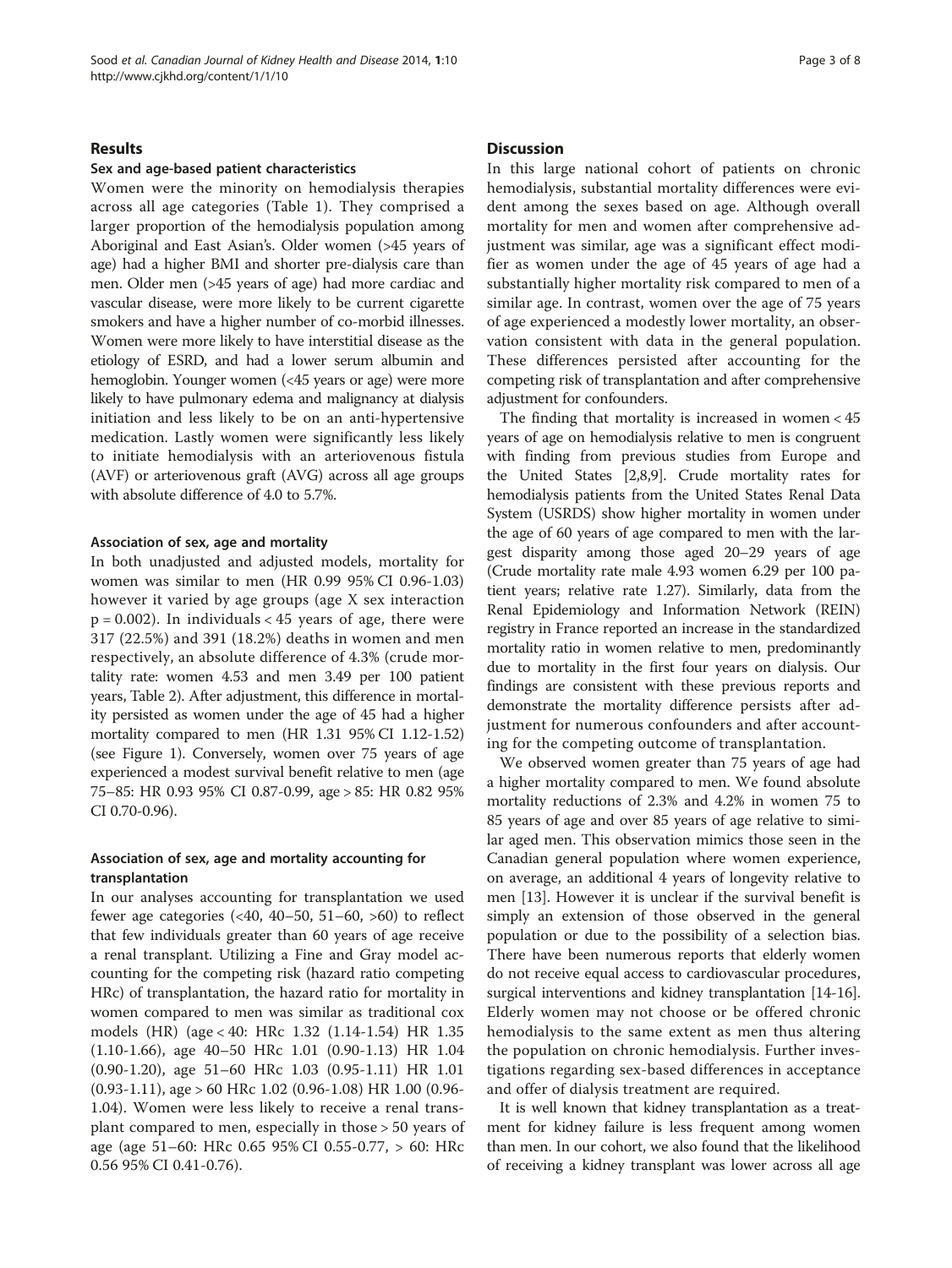| Characteristic                                     | Age $<$ 45         |                  |          | Age 45-75      |                  |          | Age $> 75$      |                   |          |
|----------------------------------------------------|--------------------|------------------|----------|----------------|------------------|----------|-----------------|-------------------|----------|
|                                                    | Women              | Men              | P value  | Women          | Men              | P value  | Women           | Men               | P value  |
| N %                                                | 39.5(1406)         | 60.5(2152)       |          | 40.0(7044)     | 60.0(10585)      |          | 42.9(3342)      | 57.1(4442)        |          |
| Age (±SD)                                          | $35.5 \pm 7.4$     | $35.9 \pm 7.2$   | 0.1      | $63.4 \pm 8.2$ | $62.9 \pm 8.3$   | < 0.0001 | $81.0 \pm 4.0$  | $80.9 \pm 4.0$    | 0.5      |
| Race                                               |                    |                  | < 0.0001 |                |                  | < 0.0001 |                 |                   | 0.02     |
| Caucasian                                          | 57.6(810)          | 65.1(1400)       |          | 70(4856)       | 74(7490)         |          | 77.8(2599)      | 80.6(3579)        |          |
| Aboriginal                                         | 15.9(223)          | 10.3(222)        |          | 7.3(644)       | 4.8(635)         |          | 1.6(53)         | 1.1(51)           |          |
| <b>East Asian</b>                                  | 6.8(95)            | 5.3(115)         |          | 5.1(359)       | 6.6(541)         |          | 7.8(260)        | 6.2(275)          |          |
| <b>Black</b>                                       | 6.1(86)            | 5.4(116)         |          | 3.4(724)       | 2.8(1234)        |          | 9.2(306)        | 8.9(397)          |          |
| South Asian                                        | 9.2(129)           | 9.3(201)         |          | 11.1(255)      | 9.1(345)         |          | 1.7(57)         | 1.3(58)           |          |
| Other                                              | 4.5(63)            | 4.6(98)          |          | 3.1(206)       | 2.7(340)         |          | 2.0(67)         | 1.8(82)           |          |
| BMI (±SD)                                          | $27.2 \pm 8.6$     | $26.9 \pm 6.5$   | 0.2      | $28.9 \pm 8.1$ | $27.9 \pm 6.4$   | < 0.0001 | $25.8 \pm 6.1$  | $25.4 \pm 5.3$    | < 0.0001 |
| Distance to nearest dialysis facility in km (IQR)  | $11.4(5.0 - 62.2)$ | $11.7(4.8-62.4)$ | 0.7      | 12.0(4.9-59.5) | $12.0(5.0-55.5)$ | 0.9      | $8.6(4.0-28.8)$ | $9.4(4.4 - 34.8)$ | 0.06     |
| Any pre-dialysis care % (N)                        | 53.2(748)          | 50.9(1096)       | 0.2      | 58.5(4122)     | 58.7(6212)       | 0.8      | 57.2(1911)      | 59.2(2630)        | 0.07     |
| Median number of days with pre-dialysis care (IQR) | 562(220-1532)      | 574(211-1339)    | 0.9      | 133 (0-747)    | $140(0 - 812)$   | 0.03     | 587 (217-1218)  | 666(246-1362)     | 0.003    |
| Geographic region % (N)                            |                    |                  | 0.08     |                |                  | 0.06     |                 |                   | 0.2      |
| Atlantic                                           | 9.2(129)           | 9.4(202)         |          | 11.6(815)      | 10.8(1137)       |          | 10.3(342)       | 10.4(461)         |          |
| Central                                            | 19.3(685)          | 31.6(1122)       |          | 51.6(3626)     | 53.2(5618)       |          | 59.2(1969)      | 57.7(2558)        |          |
| Prairie                                            | 12(425)            | 15.9(566)        |          | 24.3(1705)     | 23.2(2447)       |          | 17.6(586)       | 19.5(863)         |          |
| <b>Pacific</b>                                     | 11.8(166)          | 12.0(258)        |          | 12.5(882)      | 12.9(1367)       |          | 13(431)         | 12.5(555)         |          |
| Co-morbidities: % (N)                              |                    |                  |          |                |                  |          |                 |                   |          |
| <b>CAD</b>                                         | 5.1(72)            | 5.6(120)         | 0.6      | 22.3(1572)     | 23.7(2508)       | 0.04     | 26.4(881)       | 29.1(1292)        | 0.008    |
| AMI                                                | 3.4(48)            | 3.8(82)          | 0.6      | 19.4(1370)     | 25.2(2666)       | < 0.0001 | 22.9(765)       | 30.3(1344)        | < 0.0001 |
| Pulmonary edema                                    | 14.4(202)          | 11.6(249)        | 0.02     | 29.5(2080)     | 26.8(2837)       | < 0.0001 | 32(1070)        | 30.5(1357)        | 0.2      |
| DM                                                 | 35.2(495)          | 36(774)          | 0.7      | 56.6(3984)     | 55.1(5932)       | 0.06     | 38.3(1279)      | 36.1(1602)        | 0.05     |
| Stroke                                             | 3.8(54)            | 3.3(70)          | 0.4      | 14.0(988)      | 14.6(1541)       | 0.3      | 16.7(557)       | 19.5(865)         | 0.002    |
| <b>PVD</b>                                         | 6.7(94)            | 6.7(144)         | 0.9      | 17.9(1263)     | 22.4(2370)       | < 0.0001 | 17.7(590)       | 23.8(1055)        | < 0.0001 |
| Malignancy                                         | 3.4(48)            | 1.8(38)          | 0.002    | 10.7(757)      | 11.5(1217)       | 0.2      | 15(500)         | 21.5(957)         | < 0.0001 |
| Lung disease                                       | 3.4(48)            | 2.3(49)          | 0.05     | 12.7(894)      | 11.5(1215)       | 0.02     | 12.1(405)       | 15.4(683)         | < 0.0001 |
| HTN                                                | 71.3(1003)         | 77.6(1670)       | < 0.0001 | 83.3(5870)     | 83.2(8803)       | 0.8      | 84.4(2819)      | 82(3642)          | 0.006    |
| Serious illness                                    | 9.7(136)           | 8.5(183)         | 0.3      | 11.3(794)      | 11.3(1198)       | 0.9      | 9.4(314)        | 9.8(437)          | $0.5\,$  |
| <b>Current smoker</b>                              | 18.5(260)          | 22.6(487)        | 0.003    | 13.4(943)      | 15.8(1675)       | < 0.0001 | 5.3(176)        | 7(313)            | 0.001    |
| CABG                                               | 2.6(36)            | 1.9(41)          | 0.2      | 10.6(748)      | 16.9(1794)       | < 0.0001 | 12.3(412)       | 20.5(909)         | < 0.0001 |
| Number of co-morbidities (±SD)                     | $1.8 \pm 1.4$      | $1.8 \pm 1.3$    | 0.4      | $3.0 \pm 1.9$  | $3.2 \pm 1.9$    | < 0.0001 | $2.9 \pm 1.8$   | $3.3 \pm (1.9)$   | < 0.0001 |

<span id="page-3-0"></span>Table 1 Characteristics of the study cohort stratified by sex and age categories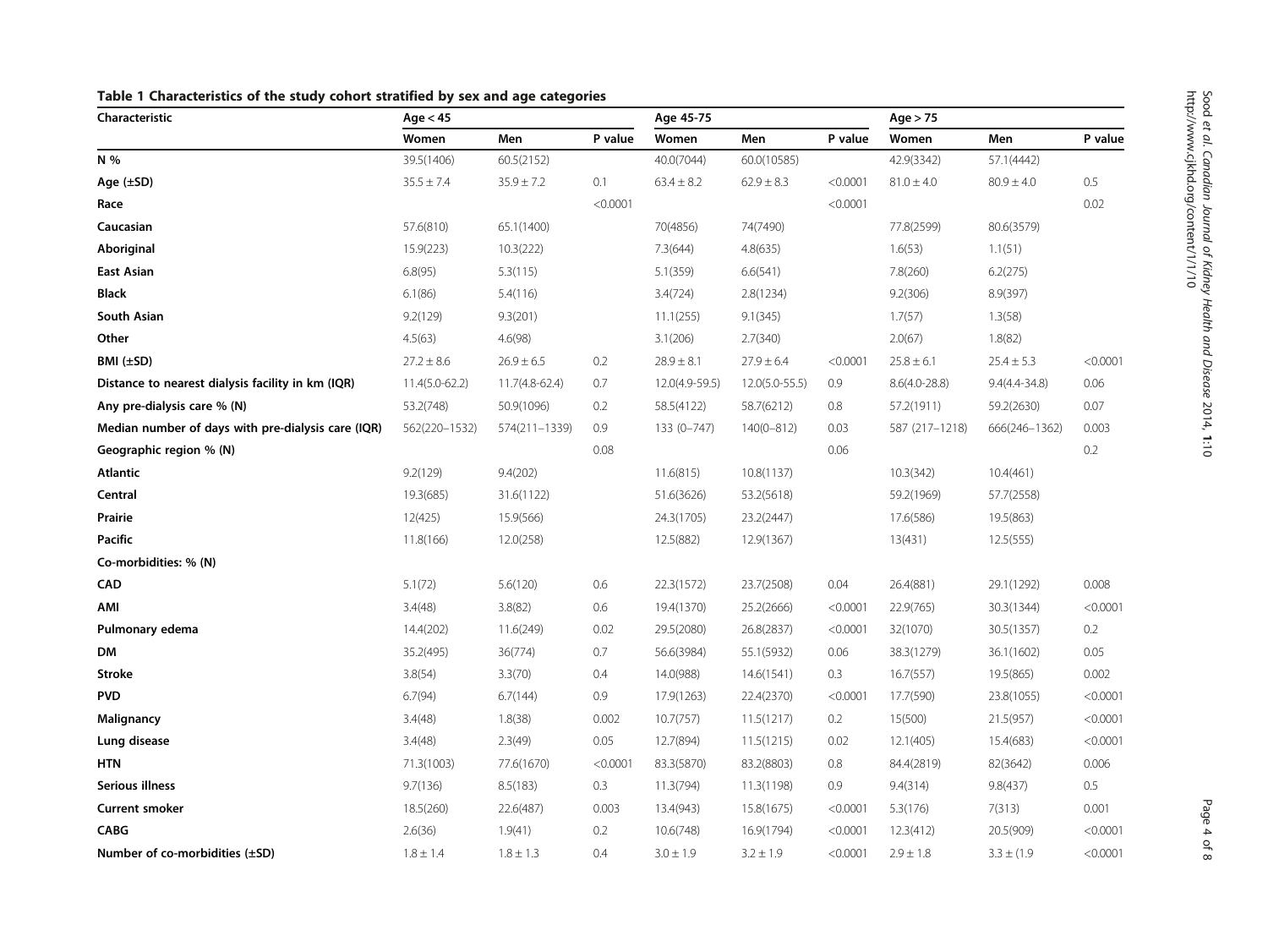|  |  |  |  |  | Table 1 Characteristics of the study cohort stratified by sex and age categories (Continued) |
|--|--|--|--|--|----------------------------------------------------------------------------------------------|
|--|--|--|--|--|----------------------------------------------------------------------------------------------|

| Cause of ESRD % (N)          |                 |                 | 0.02     |                 |                  | < 0.0001 |                  |                  | < 0.0001 |
|------------------------------|-----------------|-----------------|----------|-----------------|------------------|----------|------------------|------------------|----------|
| Vascular                     | 6.9(97)         | 9.3(200)        |          | 17.2(1214)      | 18.3(1938)       |          | 39.3(1312)       | 39.3(1744)       |          |
| <b>DM</b>                    | 31.1(437)       | 31.4(676)       |          | 45.8(3227)      | 44.3(4694)       |          | 26.8(897)        | 25(1111)         |          |
| GN                           | 33.6(472)       | 31.9(687)       |          | 12.2(859)       | 13.7(1449)       |          | 8.7(291)         | 8.8(389)         |          |
| Obstruction                  | 4.6(64)         | 3.9(83)         |          | 2.2(153)        | 3.0(314)         |          | 2.4(81)          | 4.0(179)         |          |
| <b>Interstitial</b>          | 1.6(22)         | 0.6(13)         |          | 1.3(94)         | 0.7(74)          |          | 1.6(53)          | 0.9(38)          |          |
| <b>PCKD</b>                  | 5.8(82)         | 5.3(114)        |          | 4.6(323)        | 4.2(445)         |          | 1.8(61)          | 1.6(73)          |          |
| Other                        | 7.8(109)        | 8.2(177)        |          | 8.6(607)        | 7.9(841)         |          | 6.5(217)         | 6.3(279)         |          |
| Unknown                      | 8.7(123)        | 9.4(202)        |          | 8.0(567)        | 7.8(830)         |          | 12.9(430)        | 14.2(629)        |          |
| Serum Albumin g/L (±SD)      | $30.1 \pm 10.5$ | $31.5 \pm 10.3$ | < 0.0001 | $31.1 \pm 9.5$  | $31.8 \pm 9.3$   | < 0.0001 | $32.2 \pm 8.8$   | $32.2 \pm 7.1$   | 0.8      |
| Hemoglobin $q/L$ ( $\pm$ SD) | $93.9 \pm 26.7$ | $97.1 \pm 23.9$ | < 0.0001 | $99.5 \pm 32.2$ | $100.3 \pm 21.1$ | 0.03     | $102.0 \pm 25.3$ | $102.7 \pm 23.9$ | 0.2      |
| AVF/AVG % (N)                | 11.6(163)       | 17.3(372)       | < 0.0001 | 16.6(1168)      | 20.6(2181)       | < 0.0001 | 14.5(483)        | 18.9(838)        | < 0.0001 |
|                              |                 |                 |          |                 |                  |          |                  |                  |          |

N number, % percentage, SD standard deviation, BMI body mass index, IQR interquartile range, km kilometer, Atlantic include Newfoundland, New Brunswick, Nova Scotia, prince Edward Island, Central Ontario, Prairie Manitoba, Saskatchewan, Alberta, Pacific British Columbia. CAD coronary artery disease, AMI acute myocardial infarction, DM diabetes mellitus, HTN hypertension, CABG coronary artery bypass graft, ESRD end stage renal disease, g/L grams per litre, Any pre-dialysis was defined as contact with a Nephrologist 30 days prior to renal replacement therapy initiation, AVF/AVG arteriovenous fistula/arteriovenous graft.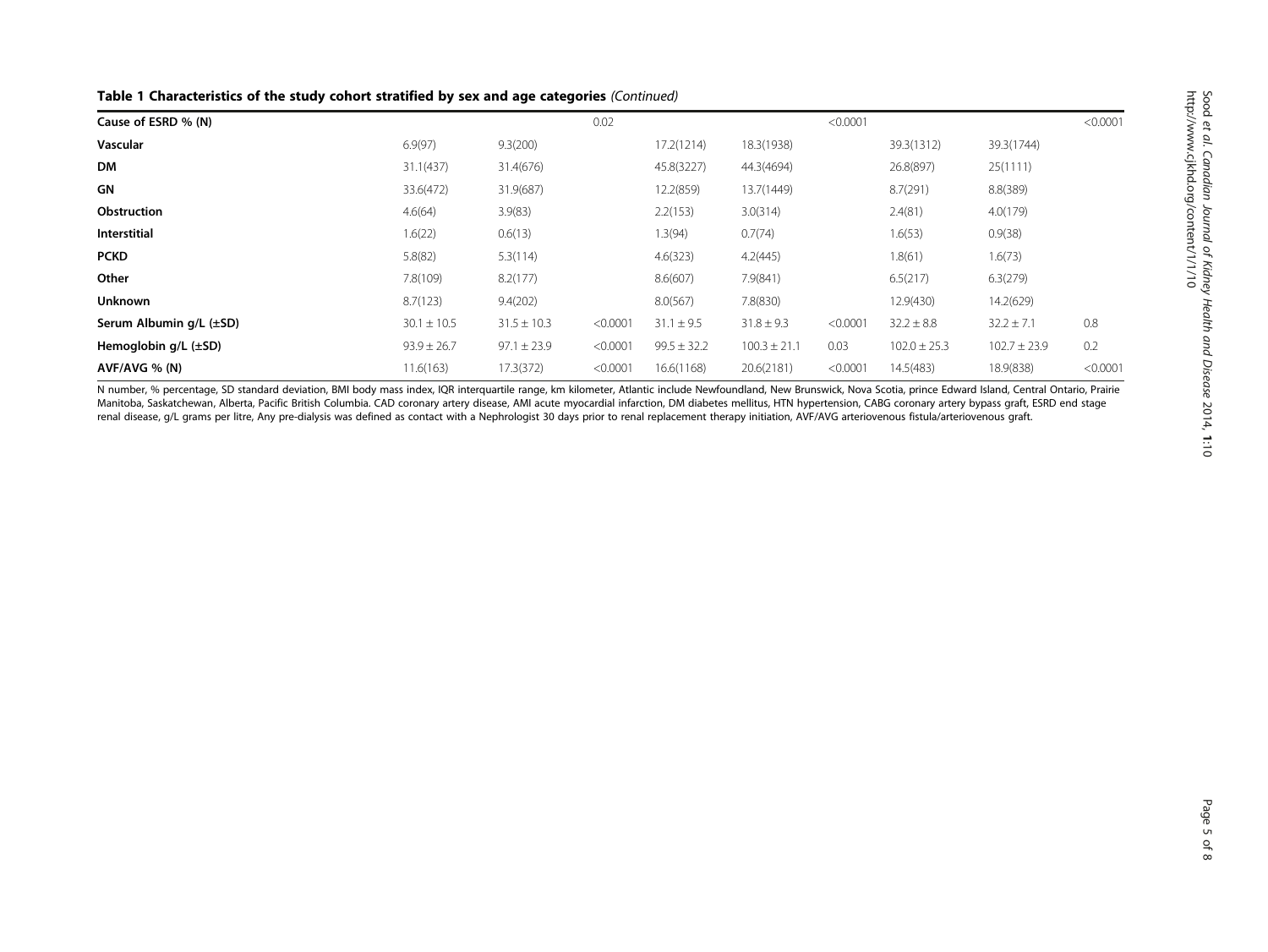| Age group (in years) |                  | Women               | Male             |                     |  |  |
|----------------------|------------------|---------------------|------------------|---------------------|--|--|
|                      | Number of deaths | Proportion of total | Number of deaths | Proportion of total |  |  |
| <45                  | 317              | 22.5                | 391              | 18.2                |  |  |
| 45-55                | 499              | 35.0                | 833              | 35.2                |  |  |
| 55-65                | 1120             | 48.3                | 1667             | 46.6                |  |  |
| 65-75                | 1947             | 59.0                | 2753             | 59.3                |  |  |
| 75-85                | 1880             | 65.0                | 2568             | 67.3                |  |  |
| $>85$                | 297              | 66.0                | 438              | 70.2                |  |  |

<span id="page-5-0"></span>Table 2 Crude numbers and proportions of mortality on hemodialysis in women according to age categories with men as the referent

categories in women. However, these differences do not explain the age-related mortality differences among the sexes since, after accounting for the competing risk of transplantation, there was little change in the observed mortality risk. Thus young women on dialysis are disadvantaged by both a higher risk of mortality and a reduced likelihood of receiving a renal transplant.

We did find several risk factors that may contribute to the higher mortality observed in younger woman on dialysis. Woman less than 45 years of age had an almost two-fold increase in malignancy, were more likely to have glomerulonephritis, obstruction or interstitial disease as their cause of renal failure, have a lower serum albumin and hemoglobin and were 5.7% less likely to initiate dialysis with a fistula. Of these only vascular access represents a potentially modifiable risk factor. Multiple studies have reported lower rates of AVF among women however it remains unclear if this represents actual differences in patient agreement for AVF, referral rates, AVF creation and/or maturation among the sexes



[[17](#page-7-0)-[19\]](#page-7-0). Technical difficulties may include smaller vessel diameter or early thrombosis. Miller et al. reported post-AVF creation women are less likely to achieve fistula patency and are more likely to have early thrombosis and undergo more salvage procedures compared to men. A similar increase in complications and the need for more revascularization procedures has been reported in AVG in women compared to men [[20](#page-7-0)]. It is possible that there may be important cosmetic considerations as young women may be less agreeable to AVF surgery. Attitudes towards vascular access suggest body image is an important consideration however whether it is sex-specific remains unclear [[21](#page-7-0)].

The main strengths of our study are the use of a large national cohort with over 10 years of incident patient follow up. CORR captures data on almost all patients who initiate hemodialysis in Canada. We were able to perform more comprehensive covariate adjustment than previous studies including co-morbidities, modality, vascular access, laboratory parameters, geography, predialysis care and distance to dialysis facility. We also accounted for the competing outcome of transplantation in our survival analysis.

Conversely, our study had limitations. As in any observational study, residual confounding cannot be ruled out as an alternative explanation for our findings. We lacked detailed information regarding the cause of death. We did not account for modality transitions namely initiation of dialysis on peritoneal and transitions to hemodialysis. Our vascular access measurements were taken at initiation of dialysis, did not reflect changes that occur over time and may not reflect access function. The distance from dialysis centre was direct linear distance and may not accurately reflect driving distances or travelling time. We lacked information on the source (living, deceased) of organ procurement.

## Conclusion

In conclusion we found that age is an important effect modifier in survival of women on hemodialysis. Young women experienced a considerably higher mortality relative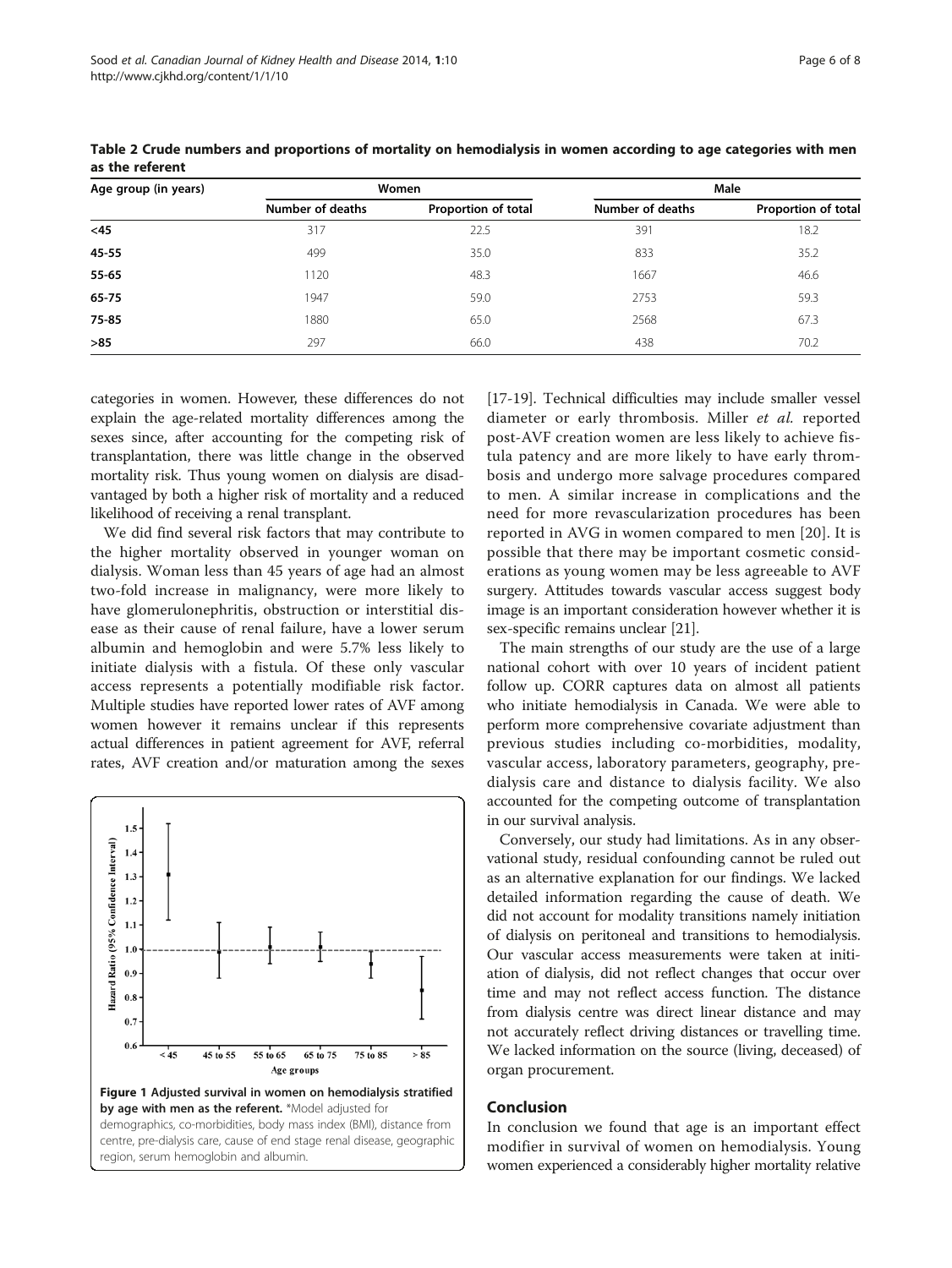to men whereas older women appear to have a survival advantage. This was consistent after accounting for the competing risks of renal transplantation. Further sexspecific investigations are required into the mechanisms and possible prevention of these mortality disparities.

## Methods

#### Study design and cohort development

This study was approved by the Research Board and the Hospital Ethics Board at St. Boniface Hospital in Winnipeg, Manitoba. We used the Canadian Organ Replacement Registry (CORR) as the source cohort for this analysis. CORR is a validated ESRD registry that captures data on all dialysis patients in Canada including demographics, death, dialysis modality, comorbidities and transplantation who supply written consent [[22,23\]](#page-7-0). We included all adult patients starting hemodialysis between January 1, 2001 and December 2009 who survived greater than 90 days. Patients with missing co-morbidity information were excluded ( $N = 1,408$ ). The final analytic cohort included 28,971 (Women 11,792 (40.7%), Men 17,179 (59.3%)). All data was de-identified, retrospective from the CORR and thus individual participant consent was not required.

#### Definitions

Co-morbid illnesses included a history of coronary artery disease, acute myocardial infarction, diabetes mellitus, pulmonary edema, peripheral vascular disease, malignancy, hypertension medication usage, current cigarette smoker, lung disease, any serious illness and stroke. Serious illness was defined as any illness that could shorten life expectancy to less than 5 years. Causes of ESRD included vascular disease, diabetes mellitus, glomerulonephritis, interstitial disease, polycystic kidney disease, obstruction, other and unknown. Provinces and territories were categorized as geographic regions as follows: Atlantic (New Brunswick, Nova Scotia, Prince Edward Island, Newfoundland), Central (Ontario), Prairies (Alberta, Saskatchewan, Manitoba, Nunavut, Northwest Territories), Pacific (British Columbia, Yukon). Any pre-dialysis care was defined as contact with a Nephrologist for 30 or more days prior to hemodialysis initiation. Distance to centre was calculated as the direct linear distance in kilometres between a patients postal code from their primary residence at dialysis initiation to the nearest dialysis provider. Comorbidities and laboratory data were ascertained at the onset of ESRD. The outcome of interest was all-cause mortality and follow-up for outcomes was until December 31<sup>st</sup>, 2009.

#### Statistical analyses

Continuous variables of interest were summarized as mean or medians with standard deviation or inter-quartile range as appropriate. Differences in baseline characteristics were determined by student's t-test for continuous variables and chi-square or the Mann–Whitney test for dichotomous variables.

To assess the relationship between the sexes and mortality, we examined both traditional cause-specific cox proportional hazards model and the modified risks regression model of Fine and Gray to account for the competing risk of transplantation [\[24\]](#page-7-0). Models were adjusted for demographics, co-morbidities, body mass index (BMI), distance from centre, pre-dialysis care, cause of ESRD, geographic region, serum hemoglobin and albumin. The competing risk accounted for in the Fine and Gray models was renal transplantation.

To assess whether age was an effect modifier for mortality among the sexes, an age X sex interaction term was added separately to the traditional cox and competing risks models. In separate models, age was entered both as a continuous variable and categorical variable (age < 45, 45–55, 55–65, 65–75, 75–85, 85+ years). Categories were created based on the number of death events and individual models were created per age stratum with men as the referent. As there are few kidney transplants with increasing age, age categories were collapsed in the competing risk models.

Multiple imputation was employed for missing values with a random draw from the predictive distribution from an imputation model repeated ten times [[25](#page-7-0)]. The proportion and covariates with missing data that was imputed included BMI (8.2%), distance from centre (2.0%), cause of ESRD (2.9%), geographic region (0.2%), serum hemoglobin (15.4%) and albumin (21.5%). An iterative Markov chain Monte Carlo (MCMC) method was used and pooled estimates of 10 rounds of imputation reported. Imputed and non-imputed models were compared and as there were no substantive changes in point estimates, the pooled imputed results of 10 rounds of imputation were reported. Analyses were performed using PASW Version 18 and the Fine and Gray analyses were performed using R. All hypothesis tests were two sided with statistical significance to find as having a P value of  $< 0.05$ .

#### Competing interest

The authors declare that they have no competing interests.

#### Authors' contributions

MMS, NT contributed to the study design and conception. MMS and NT drafted the manuscript which was critically revised by all authors. MMS, NT, PK, CR, JM contributed to the analysis and interpretation of the data. JM was responsible for the statistical analyses. All authors have approved and of these final version of the manuscript.

#### Acknowledgement

MMS is provided salary support by the Jindal Research Chair for the Prevention of Kidney Disease at the University of Ottawa. NT is supported by the KRESCENT New Investigator Award, a joint initiative of the Kidney Foundation of Canada, Canadian Institute of Health Research and the Canadian Society of Nephrology.